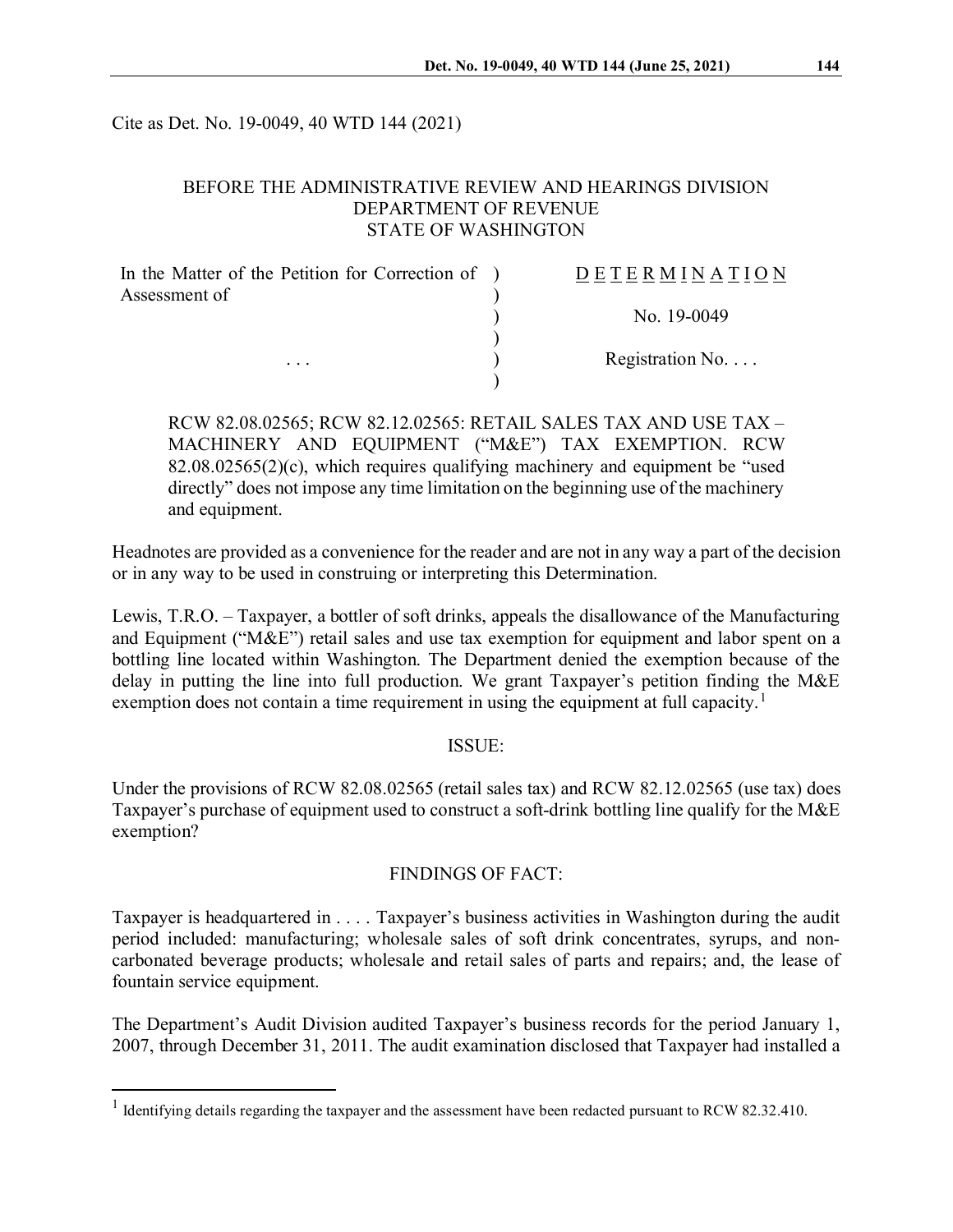hot-fill bottling line at a bottling plant located in Washington. Taxpayer installed a hot-fill production line at the ... facility to produce and bottle sports drinks such as ... and ....

Taxpayer originally contemplated that the production line would be placed into service and production would begin around . . . 2009 or . . . 2010. Due to the complexities associated with the design, purchase, installation, and testing of the production line planning began during 2007 and work began during 2008. The following is a timeline of events associated with the primary construction phase pf the production line:

- Between . . . 2008 and . . . 2008 certain existing equipment at the . . . production facility was relocated to create space for a new line.
- During . . . 2008, the existing building was expanded to allow additional room for blending, CIP, and raw material storage.
- During . . . 2008, new water treatment equipment was installed.
- During . . . 2009, new electrical service was installed.
- During . . . 2009, delivery of component parts of the production line equipment began.
- During . . . 2009, primary installation of the production line equipment was accomplished. Test production runs were completed on the production line at this time.

Taxpayer's forecasting of demand for the beverage products produced by the production line proved to be overly optimistic. Between . . . 2008 and . . . 2009, while consumer demand grew, it did not grow as quickly as originally forecast. As a result, full startup of the production line was delayed. Taxpayer explained that running the production line at the lower actual volumes present in . . . 2009 would not have been financially optimal, as certain production volumes are required to obtain economies of scale. Throughout the delay, Taxpayer always intended that the production line would be placed into service. The only question was when.

During . . . 2010, Taxpayer determined that consumer demand for . . . and . . . had grown sufficiently to financially justify full production on the production line.

Work to prepare the production line for final startup began during . . . 2011. During . . . 2011, the production line equipment was started and tested. Hiring the operator positions began during . . . 2011 and training was conducted. During . . . 2011, final product validation was completed and sellable product was produced. During . . . 2011, the production line was completed and began producing sellable product at volume. Thus, there was an approximately 20 month delay between the time the primary construction phase was completed and the first runs were made ( . . . 2009) and the time when the production line was fully operational and placed into service ( . . . 2011).

On January 8, [2](#page-1-0)018, the Department issued a  $\text{\$} \ldots$  assessment against Taxpayer.<sup>2</sup> The tax arose because Audit did not allow the M&E exemption on purchases of machinery and equipment made prior to 2010. Audit stated that the basis for denying for M&E exemption for purchases made prior to 2010 was that the requirements of the M&E exemption did not allow for an overly-long delay in using the equipment purchased.

<span id="page-1-0"></span> $2$  The  $\$\dots$  assessment consisted of  $\$\dots$  in use tax and/or deferred sales tax and  $\$\dots$  in interest.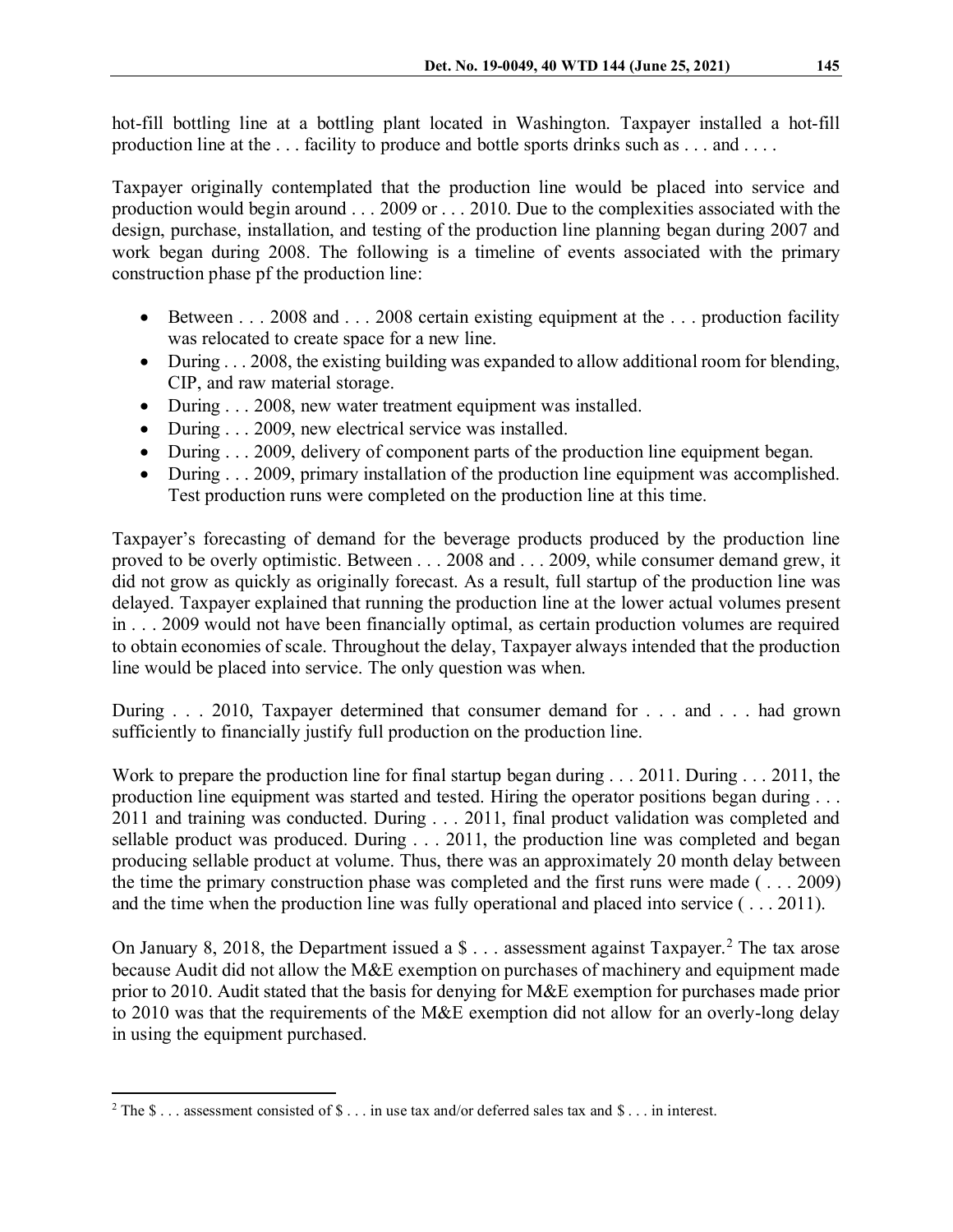Taxpayer disagreed with the assessment. On March 9, 2018, Taxpayer filed a petition requesting correction of the assessment. Taxpayer's primary argument for correction of the assessment was that the M&E exemption did not contain a requirement dictating that the purchased equipment must be used within a certain time of the purchase. Taxpayer also explained that while the collection and assembly of the custom-made equipment required months, the equipment was "used" timely once it was completed, albeit to test that the production line was operational and that vendors could be paid.

Audit's response to Taxpayer's petition explained:

The assessment proposes to assess use tax on the Production Line equipment installed at the . . . , Washington production facility. [Taxpayer] originally claimed the manufacturing exemption for the equipment, which the auditor partially disallowed. The auditor acknowledged that the production line qualified for the manufacturing exemption once installed in . . . 2011, and thus allowed the exemption for the small portion of purchases that occurred after January 1, 2011. However, the auditor disallowed the exemption for all purchases related to the production line occurring prior to January 1, 2011. The auditor's theory was that [Taxpayer] took too long to begin full production on the production line. The auditor's explanation for the disallowance was as follows:

Upon review of the invoices, the auditor observed that purchases of manufacturing M&E started as far back as 2007 when production did not actually begin until May 2011. Your company contends that start-up of a production line can take many years and that this was a usual practice. Whereas, one would contend that machinery & equipment of this magnitude would become useless and possibly obsolete from non-use. While, it is recognized that the start-up of a production line may take many months the department has not allowed M&E exemption on purchases of manufacturing machinery and equipment prior to 2010.

## ANALYSIS:

In general, sales in the state of Washington of tangible personal property to consumers are subject to retail sales tax unless the sales are otherwise exempt from taxation. RCW 82.08.020; RCW 82.04.050. Use tax complements the retail sales tax by imposing a tax of like amount upon the privilege of using within this state as a consumer any article of tangible personal property acquired without payment of retail sales tax. See RCW 82.12.020(1), (2).

RCW 82.08.02565 (retail sales tax) and RCW 82.12.02565 (use tax) provide exemptions that are referred to collectively as "the M&E exemption." Specifically, the statutes provide that the retail sales tax and use tax do not apply to sales to, or use by, "a manufacturer or processor for hire of machinery and equipment used directly in a manufacturing operation . . . ." RCW 82.08.02565(1)(a); RCW 82.12.02565(1)(a). Thus, the M&E exemption has four distinct requirements:

- 1) The purchaser/user must be a "manufacturer" or "processor for hire;"
- 2) The purchased/used item must be "machinery and equipment;"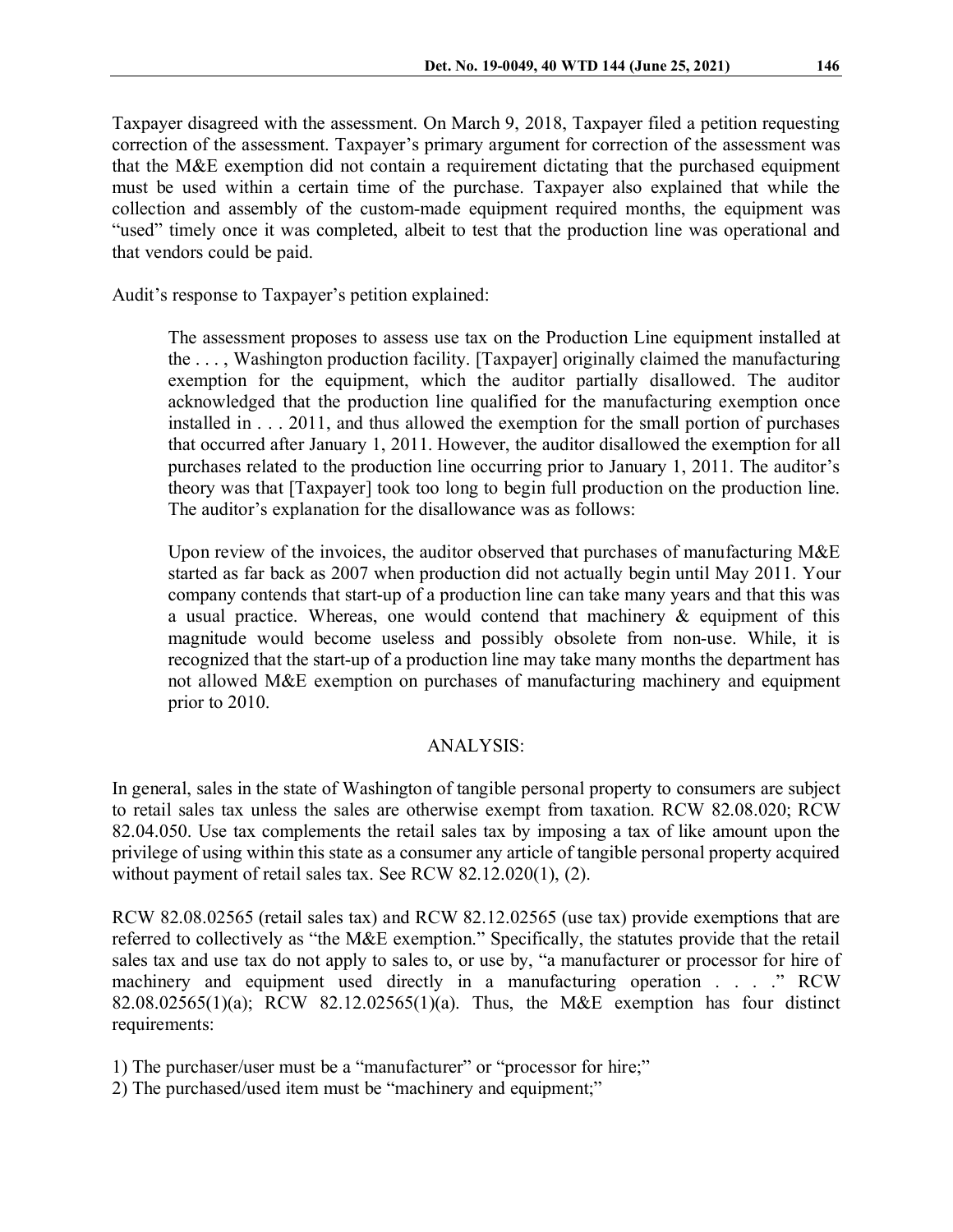3) The item must be "used directly;"

4) In a "manufacturing operation."

*Id*. The M&E exemption's first requirement requires that the purchaser/user must be a "manufacturer" or "processor for hire." RCW 82.04.110 defines "manufacturer" as:

[E]very person who, either directly or by contracting with others for the necessary labor or mechanical services, manufactures for sale or for commercial or industrial use from his or her own materials or ingredients any articles, substances, or commodities.

The M&E exemption's second requirement is that the items purchased must be "machinery and equipment." RCW 82.08.02565(2)(a) defines "machinery and equipment" as:

"Machinery and equipment" means industrial fixtures, devices, and support facilities, and tangible personal property that becomes an ingredient or component thereof, including repair parts and replacement parts. "Machinery and equipment" includes pollution control equipment installed and used in a manufacturing operation, testing operation, or research and development operation to prevent air pollution, water pollution, or contamination that might otherwise result from the manufacturing operation, testing operation, or research and development operation. "Machinery and equipment" also includes digital goods.

The M&E exemption's third requirement is that the items purchased must be "machinery and equipment" used directly in the manufacturing process. RCW 82.08.02565(2)(c) explains that "machinery and equipment" is "used directly" in a manufacturing operation, testing operation, or research and development operation if the "machinery and equipment:"

(i) Acts upon or interacts with an item of tangible personal property;

(ii) Conveys, transports, handles, or temporarily stores an item of tangible personal property at the manufacturing site or testing site;

(iii) Controls, guides, measures, verifies, aligns, regulates, or tests tangible personal property at the site or away from the site;

(iv) Provides physical support for or access to tangible personal property;

(v) Produces power for, or lubricates machinery and equipment;

(vi) Produces another item of tangible personal property for use in the manufacturing operation, testing operation, or research and development operation;

(vii) Places tangible personal property in the container, package, or wrapping in which the tangible personal property is normally sold or transported; or

(viii) Is integral to research and development as defined in RCW 82.63.010.

The M&E exemption's fourth requirement is that the items purchased must be used in a manufacturing operation. RCW 82.08.02565(2)(f) defines "manufacturing operation" as:

[T]he manufacturing of articles, substances, or commodities for sale as tangible personal property. A manufacturing operation begins at the point where the raw materials enter the manufacturing site and ends at the point where the processed material leaves the manufacturing site. . . .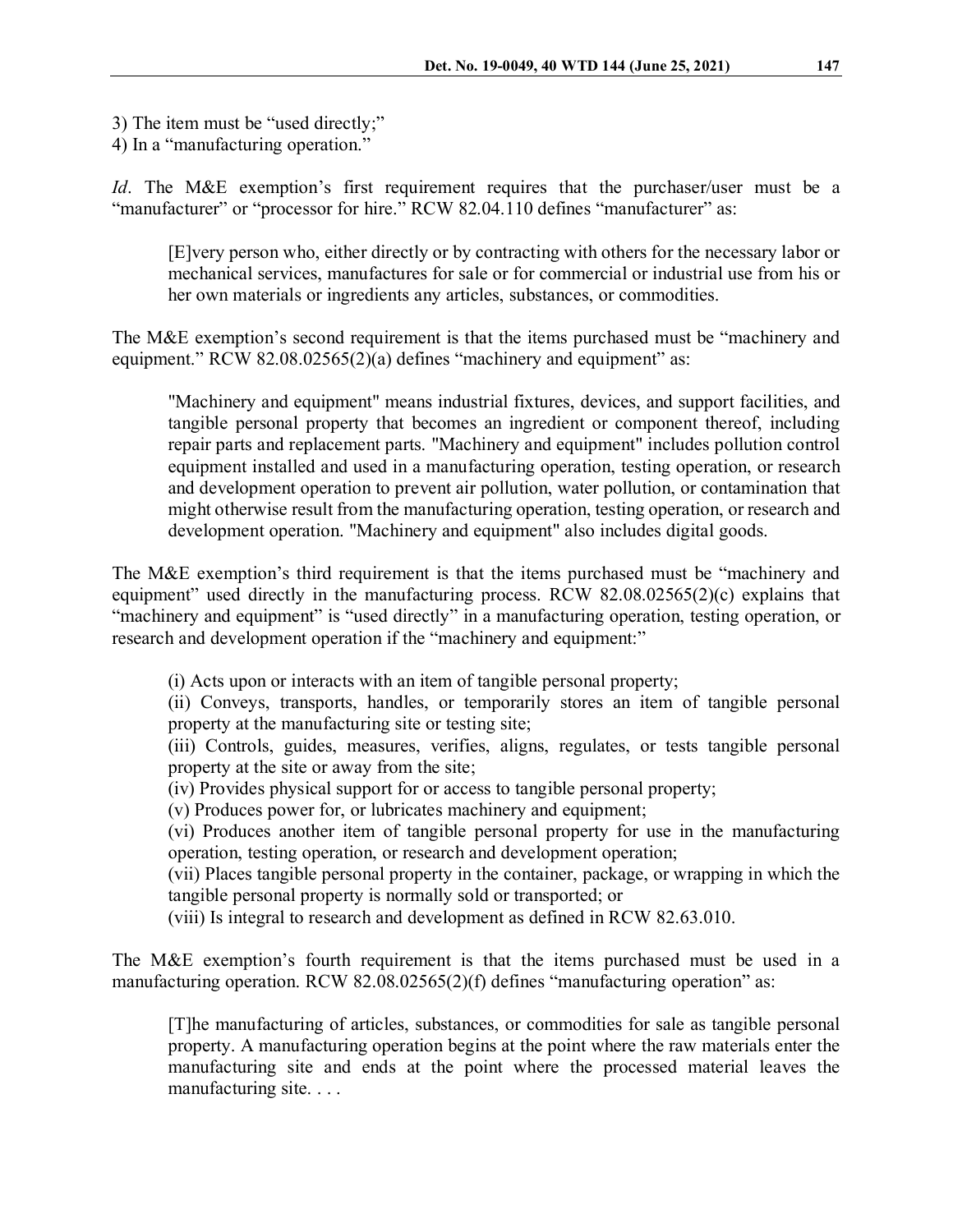The purchases at issue are used to mix and bottle the beverages. Audit has not questioned or challenged that Taxpayer is a manufacturer (requirement one), that the items are qualified machinery and equipment (requirement two), or the machinery and equipment were purchased for use in a manufacturing operation (requirement four). Rather, Audit disallowed the M&E exemption for items purchased prior to 2010 because of what it believed to be an overly-long lag between the time the machinery and equipment was purchased and the time that the bottling line was being used. Because of this time lag, Audit concluded the machinery and equipment acquired prior to 2010 were not "used directly" in a manufacturing operation (requirement three).

Audit's response to Taxpayer's petition explained:

The department can understand [Taxpayer]'s reason and decision to delay the start of production, however that decision directly affects whether the equipment would still qualify for the M&E exemption since it is not being used directly in the manufacturing process, but rather sitting idle until your company decides to move forward with production for financial reasons.

RCW 82.08.0565 provides a sales tax exemption for sales of M&E "used directly" in a manufacturing operation. It seems the legislative intent of the statue (*sic*) is for M&E purchases to be "used directly" in the manufacturing process within a timely fashion rather than many years later which defies a common sense approach to application of the exemption. Furthermore, purchases of any and all M&E would have been recorded in your company books and records at time of purchase and depreciated accordingly.

While, M&E was purchased for direct use in the manufacturing process, it sat uselessly by for years while not being used for the intended purposes, it seems as though your company has lost the window of opportunity for proper application of this exemption since it is **NOT**  being used in the manufacturing process until many years later.

(Emphasis in original.)

In disallowing the M&E exemption for purchases made prior to 2010, Audit has added another requirement to the tax exemption enacted by the Legislature – the equipment and machinery must be used within a certain time of the purchase. Audit cites to the Legislative intent of the M&E exemption for this position. Audit does not cite to a specific piece of legislative history or other evidence to show that the legislative intent of the "used directly" requirement is that items must be used within a certain time of the purchase.

We find Audit's application of the law is incorrect. It is well-established rule that exemptions to the tax laws are to be construed narrowly. "Taxation is the rule and exemption is the exception." *O'Leary v. Dep't of Revenue*, 105 Wn.2d 679, 682, 717 P.2d 273 (1986); *Budget Rent-A-Car of Washington-Oregon, Inc. v. Dep't of Revenue,* 81 Wn.2d 171, 174, 500 P.2d 764 (1972). It is equally well-established that if the statute's meaning is plain on its face, the plain meaning must be given effect as an expression of legislative intent. *State v. J.M*., 144 Wn.2d 472, 480, 28 P.3d